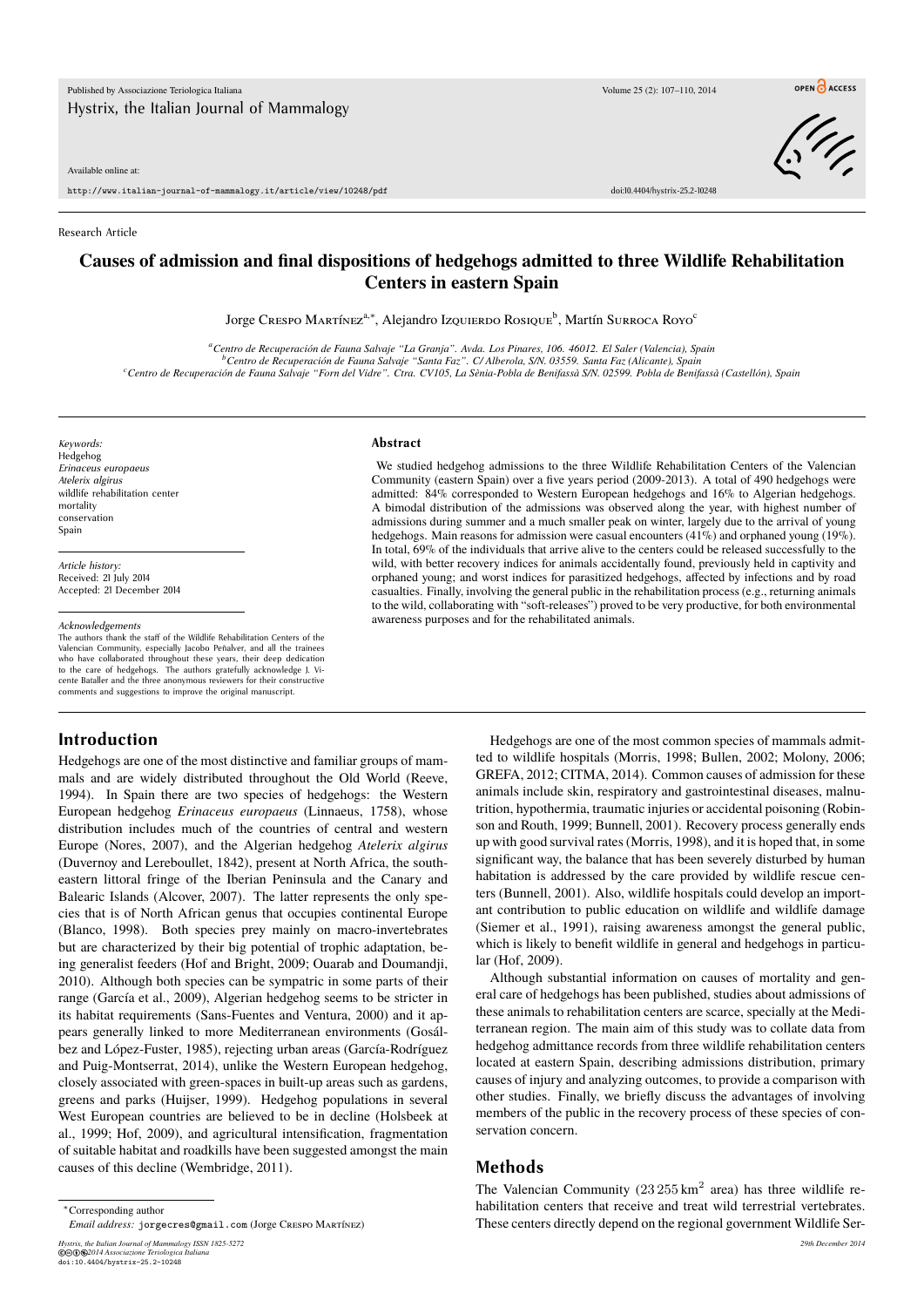**Table 1** – Reasons for admission for hedgehogs admitted at the Wildlife Recovery Centers of the Valencian Community.

| <b>Reason for admission</b>        | 2009(N)       | 2010(N)       | 2011(N)       | 2012(N)       | 2013(N)       | Total $(N)$    |
|------------------------------------|---------------|---------------|---------------|---------------|---------------|----------------|
| Casual encounter                   | $48.6\%$ (53) | $38.4\%$ (33) | $54.1\%$ (40) | $32.2\%$ (28) | $34.3\%$ (46) | $40.8\%$ (200) |
| Orphaned young                     | 15.6% (17)    | $29.1\% (25)$ | $17.6\%$ (13) | $17.2\%$ (15) | $18.7\%$ (25) | $19.4\%$ (95)  |
| Held in captivity                  | $5.5\%$ (6)   | $4.7\%$ (4)   | $10.8\%$ (8)  | $10.3\%$ (9)  | $9.7\%$ (13)  | $8.2\%$ (40)   |
| Infectious/parasitic               | $6.4\%$ (7)   | $5.8\%$ (5)   | $4.1\%$ (3)   | $2.3\%$ (2)   | $9.7\%$ (13)  | $6.1\%$ (30)   |
| Predation                          | $5.5\%$ (6)   | $7.0\%$ (6)   | $6.8\%$ (5)   | $5.7\%$ (5)   | $3.7\%$ (5)   | $5.5\% (27)$   |
| Road casualties                    | $3.7\%$ (4)   | $3.5\%$ (3)   | $2.7\%$ (2)   | $10.3\%$ (9)  | $6.0\%$ (8)   | $5.3\%$ (26)   |
| Undetermined trauma                | $5.5\%$ (6)   | $4.7\%$ (4)   | $1.4\%(1)$    | $5.7\%$ (5)   | $7.5\% (10)$  | $5.3\% (26)$   |
| Other causes                       | $5.5\%$ (6)   | $3.5\%$ (3)   | $2.7\%(2)$    | $6.9\%$ $(6)$ | $4.5\%$ (6)   | $4.7\% (23)$   |
| Undetermined                       | $2.8\%$ (3)   | $3.5\%$ (3)   | $0.0\%$ (0)   | $5.7\%$ (5)   | $2.2\%$ (3)   | $2.9\%$ (14)   |
| Undernourishment                   | $0.9\%$ (1)   | $0.0\%$ (0)   | $0.0\%$ (0)   | $3.4\%$ (3)   | $3.7\%$ (5)   | $1.8\%(9)$     |
| Total number of admitted hedgehogs | 100\% (109)   | $100\%$ (86)  | $100\%$ (74)  | $100\%$ (87)  | 100% (134)    | $100\%$ (490)  |

vices, and receive injured animals from different official organizations (Rangers, Police, etc.) or directly from members of the public. All three consist of adequate facilities to accommodate wildlife, and a team of technicians and veterinarians are in charge of care and rehabilitate the animals, according to legislation (R.D. 1201/2005, 2005). A database exists in order to register maximum information of the admissions.

For this study, we examined the admittance records of both species of hedgehogs from these wildlife rehabilitation centers between 2009 and 2013. Variables of interest analyzed were: arrival date, species, age, sex, primary cause of injury, outcome and date of release/death. When possible, animals were classified into three categories according to age: young, subadult and adult, based on the combination of some characteristics like body length/weight relationship, uniform presence of growing spines or external appearance (Morris, 1994; Bunnell, 2002; Jackson, 2006).

Primary cause of injury was also recorded as: (1) casual encounter; i.e. found in an exposed/vulnerable position but with no apparent damage, (2) held in captivity; i.e. hedgehogs found at the field and cared by



Figure 1 – Yearly variation in the number of Western European and Algerian hedgehogs admitted to the Wildlife Recovery Centers of the Valencian Community.



**Figure 2** – Monthly variation in the number of hedgehog admissions, pooled for 5 years, 2009–2013.

people during some time as a pet, but with no record of having suffered previous illness, (3) orphaned; i.e. young hedgehogs weighing less than 250 g (Bunnell, 2001, 2009), (4) undernourishment, i.e. thin in appearance, with protruding ribs and a tapering rear end (Bunnell, 2002), (5) predation; i.e. bite wounds from pets, (6) infectious/parasitic; e.g. pneumonia, myasis, sarcoptic mange, ticks or presence of parasites (overburdening) in faeces examined by overt appearance, (7) road casualty, (8) undetermined trauma and (9) other causes (this last category included: drowning, burning, netting, seizure, etc.). Outcome of each hedgehog was categorized as follows: ED (enters dead), EU (euthanized within 24 hours due to the severity of injuries), DE (died during recovery process) and RE (released in good condition).

We examined yearly and seasonal variation of admissions, diagnoses, and evaluated final disposition regarding cause of injury, in order to compare percentages of rehabilitation by primary causes. Kruskal-Wallis tests were used to evaluate differences in the number of admitted individuals among years and seasons. Analyses were conducted using software and environment R (R Core Team, 2013). With regards to orphaned young hedgehogs, we describe admissions distribution along the year for both species. Descriptive statistics were calculated for arrival weight of young hedgehogs of both species, and also for number of days lapsed from admitting a young hedgehog to the date it died or was released. Due to the ecological similarities (Blanco, 1998), when it was appropriate, data for the two species of hedgehogs were treated jointly.

## **Results**

Between January 2009 and December 2013, 490 hedgehogs were admitted to the Wildlife Recovery Centers of the Valencian Community, 98/year on average (SD=24). Of these, 412 were Western European hedgehogs (84%) and 78 were Algerian hedgehogs (16%). In 350 cases in which the age was recorded, 207 were adults, 33 were subadults and 110 were young hedgehogs. With regards to sex ratio, males accounted for 53% of the records (N=81 sexed individuals). Arrival weight of the hedgehogs was registered in 190 cases (Annex 1).

## **Yearly and seasonal variation**

Along these five years there were on average five times more intake records of Western European hedgehogs than Algerian hedgehogs. Concerning total of admission numbers, 2013 was the year with highest number of individuals (Fig. 1), but we did not find significant differences in the admission of hedgehogs of each species among years  $(\chi^2 = 4.4, p > 0.1, df = 4$  for *E. europaeus*; and  $\chi^2 = 7.6, p > 0.1, df = 4$  for *A. algirus*).

While hedgehogs were admitted to the centers throughout the year, we observed a bimodal distribution, with larger number of admissions during the summer and a much smaller peak during the months of December and January (Fig. 2). A significant seasonal variation in the number of admissions was found for Western European hedgehogs ( $\chi^2$ =11.4, *p*<0.01, df=3), but not for Algerian hedgehogs ( $\chi^2$ =1.5, *p*>0.1, df=3).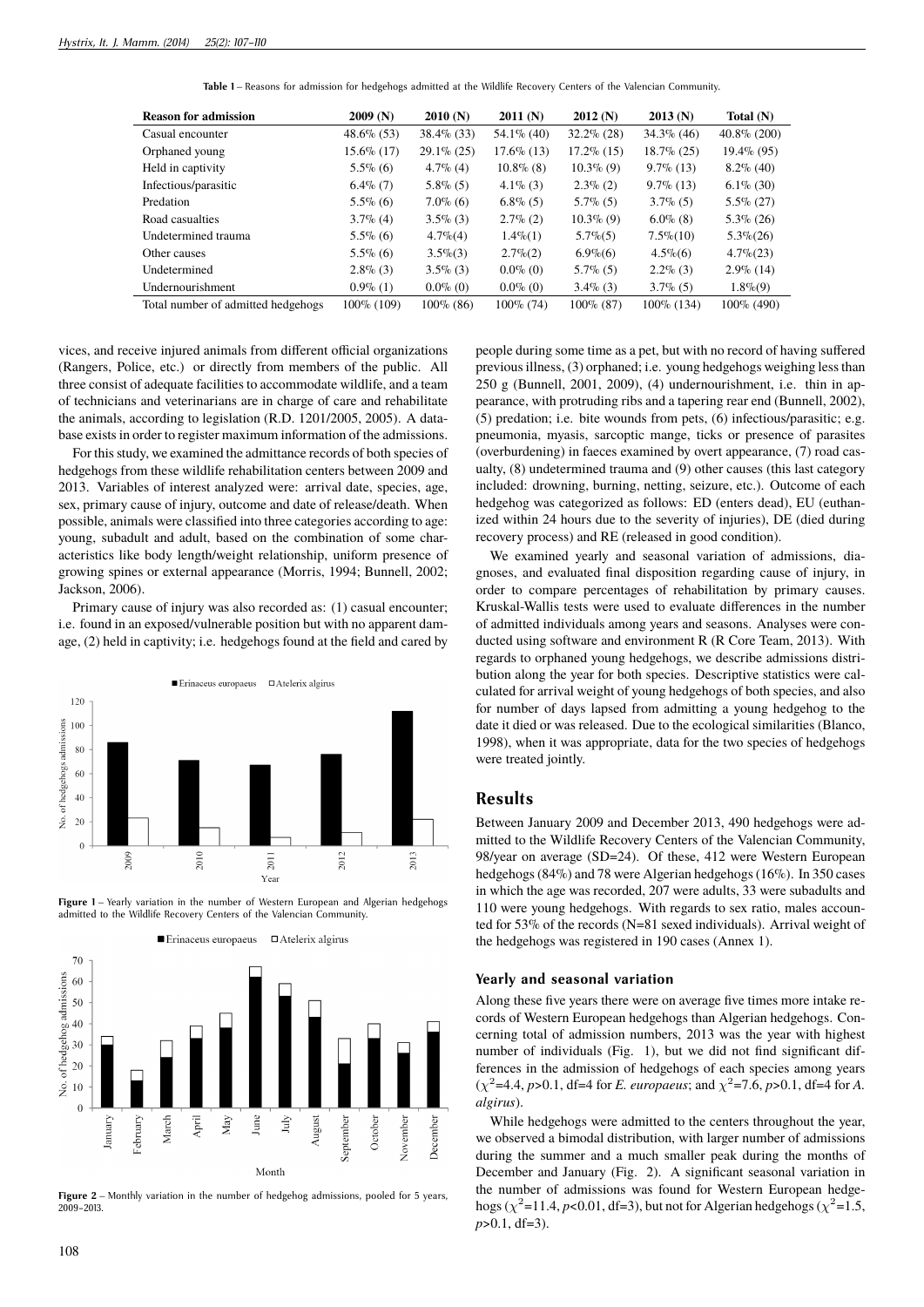

**Figure 3** – Monthly variation in the number of orphaned young hedgehog admissions, pooled for 5 years, 2009–2013.



**Figure 4** – Final disposition of hedgehogs regarding reason for admission, pooled for 5 years, 2009–2013.

#### **Reasons for admission**

The major reason for admission was casual encounter (40.8%, N=200), corresponding to animals accidentally found by public (inside gardens, urban parks...) but with no associated medical primary cause. Next reason was orphaned young (19.4%, N=95): unweaned hedgehogs found by members of the public, probably because their parents were dead or had abandoned the nest. Remaining admissions (39.8%, N=195) were distributed among different minority causes: held in captivity, infectious/parasitic, predation, road casualties, etc. (Tab. 1).

#### **Admission of orphaned young**

Orphaned young hedgehogs were brought to the centers throughout most of the year (March was the only month without young individuals records), but summer period was the season with greater number of young (54%, N=51). While June was the month with higher young Western European hedgehog admissions, most of young Algerian hedgehogs arrived to the centers at September (Fig. 3). Descriptive statistics for the registered arrival weights of young hedgehogs of both species are exposed in Tab. 2.

| Table 2 - Descriptive statistics for the arrival weight of young hedgehogs. |  |  |  |  |  |
|-----------------------------------------------------------------------------|--|--|--|--|--|
|                                                                             |  |  |  |  |  |

|        |          | Atelerix algirus Erinaceus europaeus |
|--------|----------|--------------------------------------|
| Min    | 52       | 19                                   |
| Mean   | 112      | 145                                  |
| Median | 110      | 148                                  |
| SD.    | 60       | 61                                   |
| Max    | 200      | 249                                  |
|        | $N = 11$ | N=54                                 |

Average time of recovery until final release for young hedgehogs (joint data of both species) was 44 days (Median=42 days; SD=28; N= 44); while young hedgehogs that failed to survive, usually died shortly after arrival (Mean= 6 days; Median=1 day; SD= 10; N= 28).

#### **Outcomes**

Analysis of the final disposition showed that 69% of the hedgehogs that arrived alive to the centers could be rehabilitated and released back to the wild, while 28% died despite trying to rehabilitate them and 3% had to be euthanized due to the severity of their injuries. In relation to the reason for admission, less successful recovery indices corresponded to hedgehogs affected by road casualties and animals parasitized or with infectious diseases (Fig. 4).

## **Discussion**

### **Hedgehogs admission and rehabilitation**

Proportionally, admittance numbers were similar for both species in all years of the study; although total intake records of Western European hedgehogs, more abundant and widely distributed throughout the region, were five times higher than those for Algerian hedgehogs. Most of the admissions corresponded to ostensibly healthy animals (no ailments of any kind, not malnourished and normal faeces) accidentally found and caught, that did not usually require any medication or special treatment and were promptly released, although in some cases it was advisable to keep the animals for a short period, i. e. when they were slightly (but not pathological) underweight and/or the weather was too cold. Similar results have been observed in other wildlife hospitals, where admissions of healthy hedgehogs accounted more than half of the total intake records (Cahill et al., 2011).

With regards to the second leading reason for admission, orphaned young hedgehogs, 62% of the cases could be completely brought up, and the average time of recovery for juveniles until they reach the optimum release size was 44 days. Arrival of young individuals varied between seasons, and largely explained the bimodal distribution of the hedgehog total admissions observed along the year. Similarly to what has been reported in previous studies (Bunnell, 2001), a peak of young admissions was observed between June and August, and a later lower peak between October and December. These results suggest an extended breeding season in this area, according to other regions with similar mild climatic conditions that allow the occurrence of late litters and even second litters (Bunnell, 2009).

Remaining causes of injury had medium-high recovery indices (40- 75%), except infectious/parasitic, that did not exceed 35%, and road casualties, which had the lowest rehabilitation success (17%). In fact, the latter was also one of the lowest reasons for entrance, because most of the animals affected by this cause would have died immediately or very quickly, so it was expected not to be a strong cause of admission to the centers (Bunnell, 2001), but one of the main causes of non natural mortality for these species (Rondinini and Doncaster, 2002; Mouhoub et al., 2009).

In these five years, 69% of the alive admitted hedgehogs could be returned to the wild (65 hedgehogs/year on average), similar percentage to that reported by Bunnell (2001). Although successful release of wildlife does not necessary equate to successful rehabilitation (Sharp, 1996), in the case of hedgehogs we could think that most of the animals released were successfully rehabilitated, firstly because both adult and naïve juvenile hedgehogs cope well with release (Morris et al., 1993; Morris and Warwick, 1994; Morris, 1997), and secondly because all the rehabilitated individuals were monitored in an outdoor acclimatisation facility for a period of time prior the final release, providing a reasonable indication of their survival capability in the wild (Bunnell, 2002; Molony et al., 2006). The use of photo-trapping infrared cameras with nocturnal video function was very useful to assess health status, motor skills or behavior of hedgehogs at the outdoor enclosure during this last stage of the rehabilitation process. In conclusion, we agree with other colleagues that rehabilitation of hedgehogs is a justifiable use of resources to the extent that full integration into the wild is an achiev